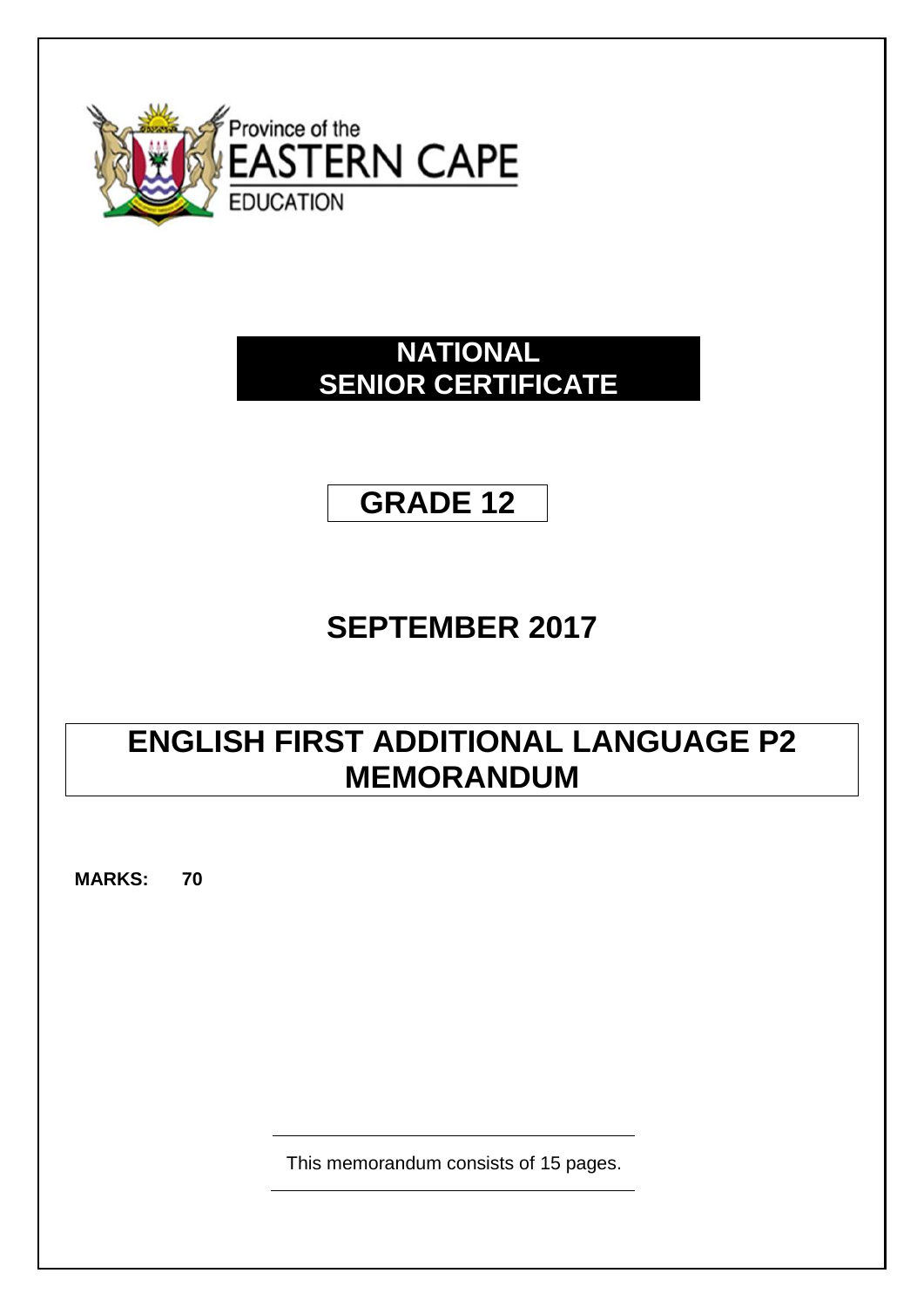#### **INSTRUCTIONS AND INFORMATION**

- 1. Candidates are required to answer questions from TWO sections.
- 2. Candidates' responses should be assessed as objectively as possible.

#### 3. **MARKING GUIDELINES**

- 3.1 A candidate may not answer more than ONE question on the same genre.
- 3.2 If a candidate gives two answers where the first one is wrong and the next one is correct, mark the first answer and ignore the rest.
- 3.3 If the candidate does not use inverted commas when asked to quote, do not penalise.
- 3.4 For open-ended questions, no marks should be awarded for YES/NO or I AGREE/I DISAGREE. The reason/substantiation/motivation is what should be considered.
- 3.5 No marks should be awarded for TRUE/FALSE or FALSE/OPINION. The reason/substantiation is what should be considered.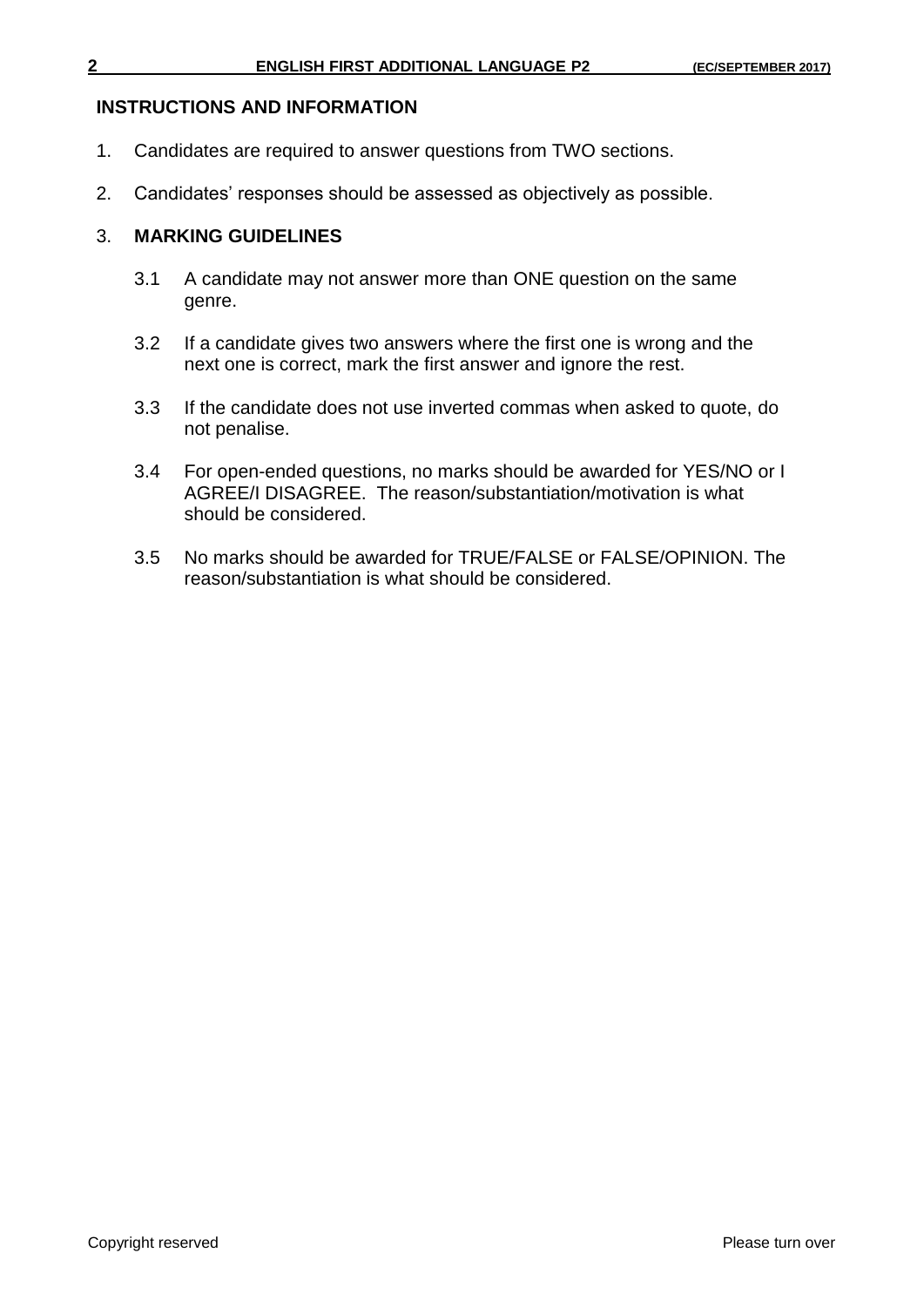#### **SECTION A: NOVELS**

#### **QUESTION 1:** *THE STRANGE CASE OF DR JEKYLL AND MR HYDE*

- 1.1 1.1.1 (a) B / Known for his decency and charitable works.  $\sqrt{ }$ 
	- (b) E / A lawyer, and trusted friend of Henry Jekyll  $\sqrt{ }$
	- (c) D / He goes for walks on Sundays with Utterson  $\sqrt{ }$
	- (d) C / A member of parliament  $\sqrt{ }$  (4)
	- 1.1.2 The butler does not ask any questions. He certainly knows him; he takes him straight to Dr Lanyon.  $\sqrt{v}$  (2)
	- 1.1.3 Utterson wanted to know if Dr Lanyon has any information regarding Dr Jekyll. The three men are good friends therefore he felt comfortable in sharing his concerns with Dr Lanyon.  $\sqrt{V}$  (2)
	- 1.1.4 'shock of hair prematurely white'  $\sqrt{ }$  (1)
	- 1.1.5 (a) A / elated to see Utterson  $\sqrt{ }$  (1)
		- (b) Utterson leaped from his chair and welcomed Utterson with both hands.  $\sqrt{ }$  (1)
	- 1.1.6 'After a little rambling talk, the lawyer led up to the subject which so disagreeably pre-occupied his mind.'  $\sqrt{ }$  (1)
	- 1.1.7 Dr Lanyon was a man of science and a firm believer in logic. He does not agree with the supernatural deed of Dr Jekyll.  $\sqrt{}$  (2)
	- 1.1.8 Open-ended.

Accept a relevant response which shows and understanding of the following aspects among others:

Yes.

As Dr Jekyll's lawyer, Utterson has the right to be concerned as he (Jekyll) has written a will that leaves all his money to his new partner, Mr Hyde.

Utterson has heard bad things of Hyde and disliked him at first sight. The lawyer (Utterson) thinks his friend is being blackmailed.  $\sqrt{\sqrt{}}$ 

#### **OR**

No.

Utterson is merely Dr Jekyll's lawyer. His concern is not who will inherit the money of Dr Jekyll. His sole responsibility is the lawfulness of the will.

Utterson cannot allow his judgement of Hyde to influence the decision of his client. √√√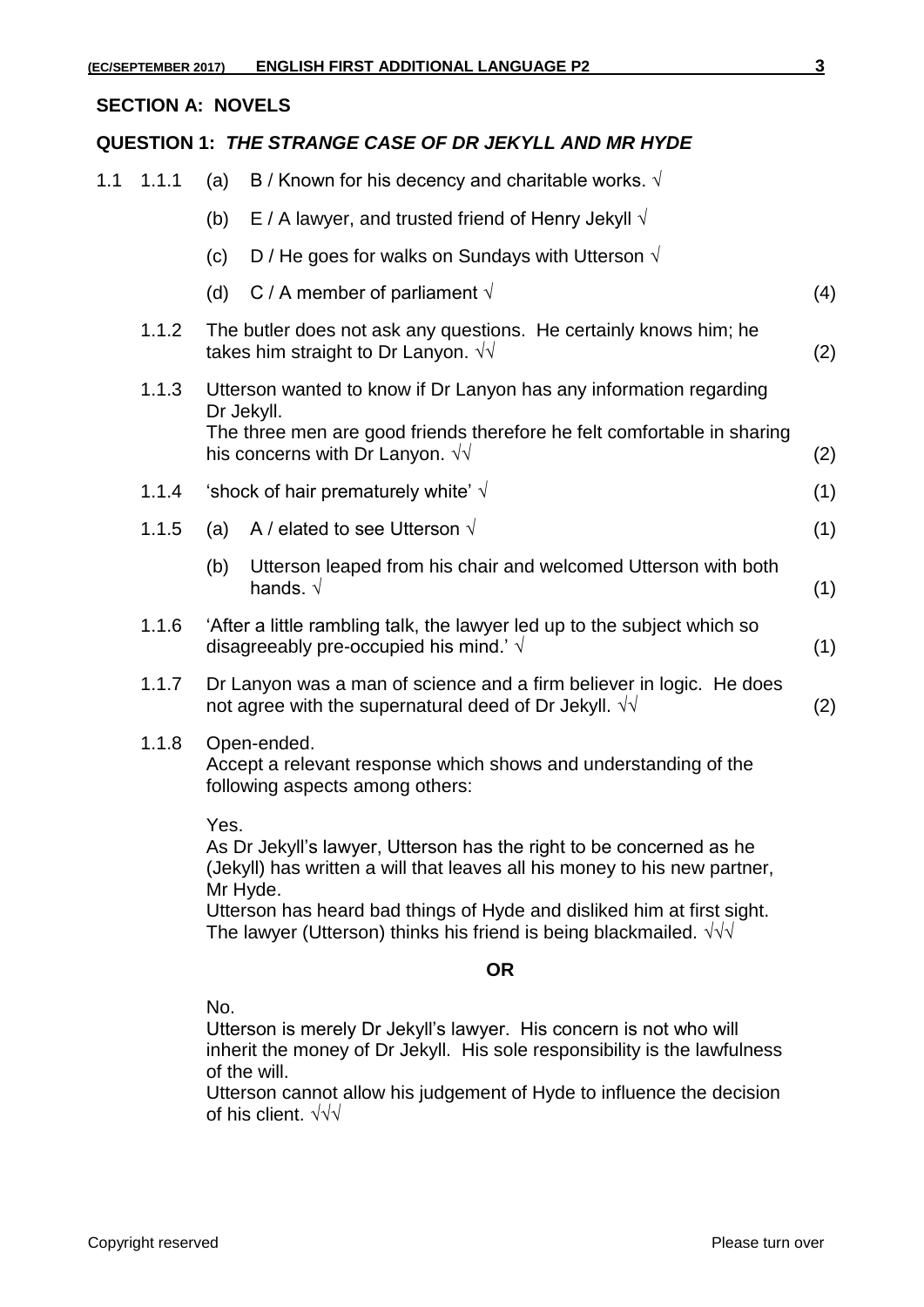| 4   |       | <b>ENGLISH FIRST ADDITIONAL LANGUAGE P2</b><br>(EC/SEPTEMBER 2017) |                                                                                                                                                                                                                               |             |
|-----|-------|--------------------------------------------------------------------|-------------------------------------------------------------------------------------------------------------------------------------------------------------------------------------------------------------------------------|-------------|
|     |       | <b>NOTE:</b>                                                       | For full marks, the response must be well-substantiated. A<br>candidate can score 1 or 2 marks for a response which is<br>not well-substantiated. The interpretation must be grounded<br>in the text of the novel.            | (3)         |
|     |       |                                                                    | <b>AND</b>                                                                                                                                                                                                                    |             |
| 1.2 | 1.2.1 |                                                                    | Poole is Dr Jekyll's butler. $\sqrt{ }$                                                                                                                                                                                       | (1)         |
|     | 1.2.2 |                                                                    | It is a clear night with a full moon and transparent clouds.<br>It was cold and windy.<br>The strong wind contributes to the emptiness of the street. $\sqrt{v}$                                                              | (3)         |
|     |       |                                                                    |                                                                                                                                                                                                                               |             |
|     | 1.2.3 | (a)                                                                | Utterson was carrying a heavy burden/he had a feeling that<br>something terrible was going to happen. $\sqrt{v}$                                                                                                              | (2)         |
|     |       | (b)                                                                | Utterson has been afraid that the evil Mr Hyde has influenced Dr<br>Jekyll. Mr Poole's terrible state of mind contributes to the feeling<br>of Utterson. $\sqrt{v}$                                                           | (2)         |
|     | 1.2.4 |                                                                    | Intelligent / split personality / mysterious / gentlemen / coward                                                                                                                                                             | (3)         |
|     |       |                                                                    | <b>NOTE:</b> Accept any THREE.                                                                                                                                                                                                |             |
|     | 1.2.5 |                                                                    | The theme of mystery/supernatural.<br>The quiet, cold windy evening.<br>Poole is scared and he is sweating.<br>The mention of blood and the movement of the trees. $\sqrt{d}$                                                 | (3)         |
|     | 1.2.6 | Open-ended.                                                        | Accept a relevant response which shows and understanding of the<br>following aspects among others:                                                                                                                            |             |
|     |       | $\bullet$<br>$\bullet$<br>$\bullet$<br>$\bullet$                   | He creates an atmosphere of horror by referring to:<br>The weather conditions<br>The deserted streets<br>The mention of the word 'blood'<br>The scary movement of the trees<br>It was cold and Poole was sweating. $\sqrt{v}$ |             |
|     |       | <b>NOTE:</b>                                                       | For full marks, the response must be well-substantiated. A<br>candidate can score 1 or 2 or 3 marks for a response which<br>is not well-substantiated. The interpretation must be<br>grounded in the text of the novel.       | (4)<br>[35] |

**OR**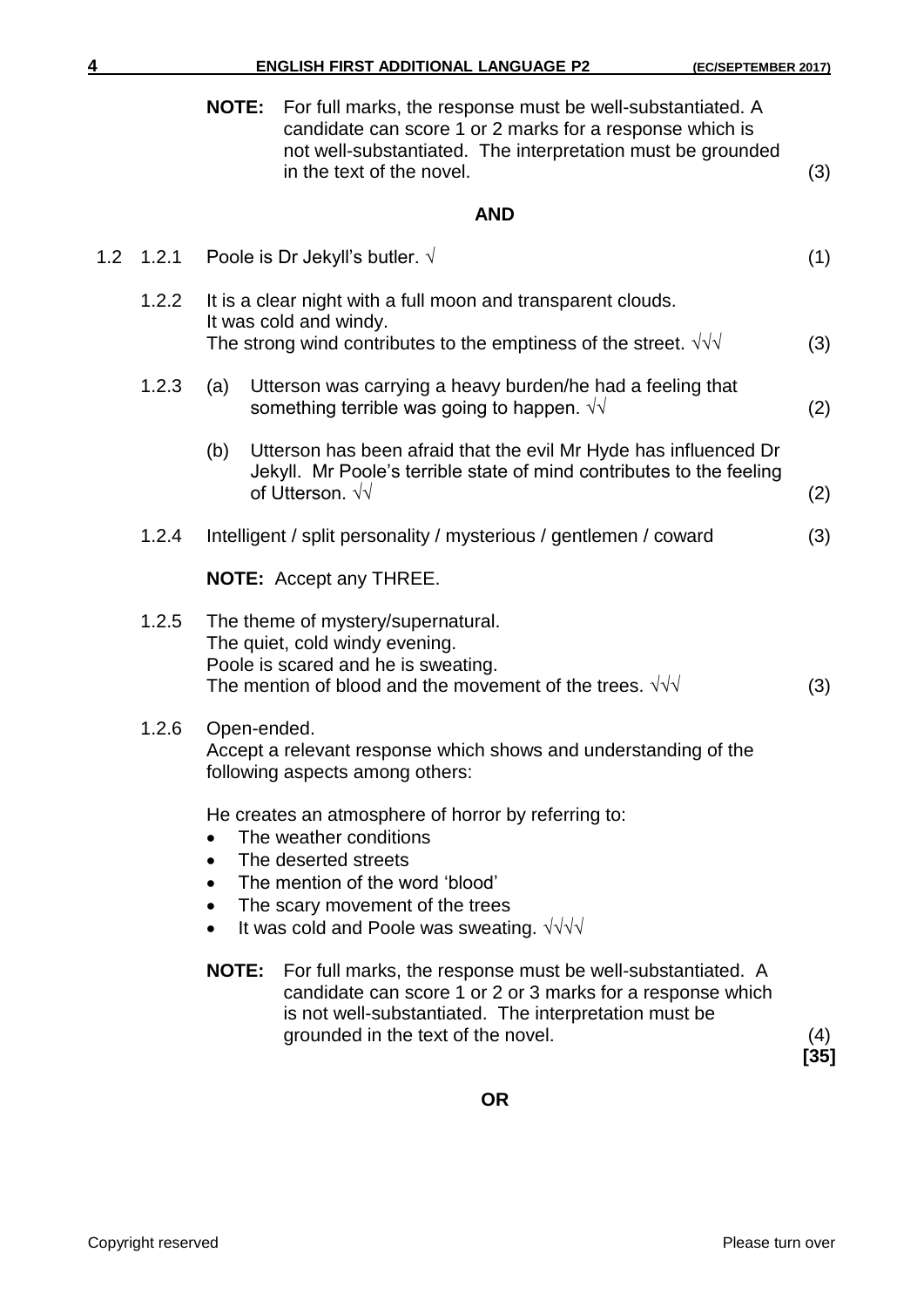### **QUESTION 2:** *CRY, THE BELOVED COUNTRY*

| 2.1 | 2.1.1 | (a)          | D / representing good moral values and Christian ethics $\sqrt{ }$                                                                                                                                                                                                                            |     |
|-----|-------|--------------|-----------------------------------------------------------------------------------------------------------------------------------------------------------------------------------------------------------------------------------------------------------------------------------------------|-----|
|     |       | (b)          | A / killed Arthur Jarvis $\sqrt{}$                                                                                                                                                                                                                                                            |     |
|     |       | (c)          | B / ignorant of the injustices in South Africa $\sqrt{ }$                                                                                                                                                                                                                                     |     |
|     |       | (d)          | E / a politician who enjoys the spotlight $\sqrt{ }$                                                                                                                                                                                                                                          | (4) |
|     | 2.1.2 | (a)          | Stephen Khumalo √                                                                                                                                                                                                                                                                             | (1) |
|     |       | (b)          | He received a letter which informed him that his sister, Gertrude<br>was sick. He went to Johannesburg to fetch his sister. $\sqrt{ }$                                                                                                                                                        | (1) |
|     | 2.1.3 |              | She is a good and generous/Christian who believes in helping others /<br>she not a racist / she takes in priests of all races in her house. $\sqrt{v}$                                                                                                                                        | (2) |
|     | 2.1.4 | table.       | The modern lavatory was new to him.<br>He was nervous of the many plates, knives and forks on the dinner                                                                                                                                                                                      |     |
|     |       |              | He did not know how to use the cutlery, he copied the other priests. $\sqrt{ }$                                                                                                                                                                                                               |     |
|     |       |              | Accept any ONE of the above.                                                                                                                                                                                                                                                                  | (1) |
|     | 2.1.5 |              | The church did not adhere to apartheid laws/separation/grouping/<br>racism. $\sqrt{ }$                                                                                                                                                                                                        | (1) |
|     | 2.1.6 |              | 'priest from England' $\sqrt{ }$                                                                                                                                                                                                                                                              | (1) |
|     | 2.1.7 |              | The land is over-grazed/dry/it not suitable for farming/barren/leads to<br>poverty, therefore people leave for Johannesburg in search of<br>work. $\sqrt{\sqrt{}}$                                                                                                                            | (3) |
|     | 2.1.8 |              | Open-ended<br>Accept a relevant response which shows and understanding of the<br>following aspects among others:                                                                                                                                                                              |     |
|     |       |              | Yes. Stephen Khumalo is an upright and honest man. He makes<br>sacrifices. He is brave because he ventured the unknown<br>Johannesburg. He is forgiving/he forgives his son. He marries his<br>son and the woman in order for the child not to be born illegitimately.                        |     |
|     |       | No.          | He leaves his wife alone in Ndotsheni. He spends money which was<br>saved for a new stove. He occasionally gives into temptation to hurt<br>people by using harsh words. He brings home a pregnant woman. He<br>tried to plead for his son's life by going to Jarvis/a coward act. $\sqrt{v}$ | (4) |
|     |       | <b>NOTE:</b> | For full marks, the response must be well-substantiated. A<br>candidate can score 1 or 2 or 3 marks for a response which<br>is not well-substantiated. The interpretation must be<br>grounded in the text of the novel.                                                                       |     |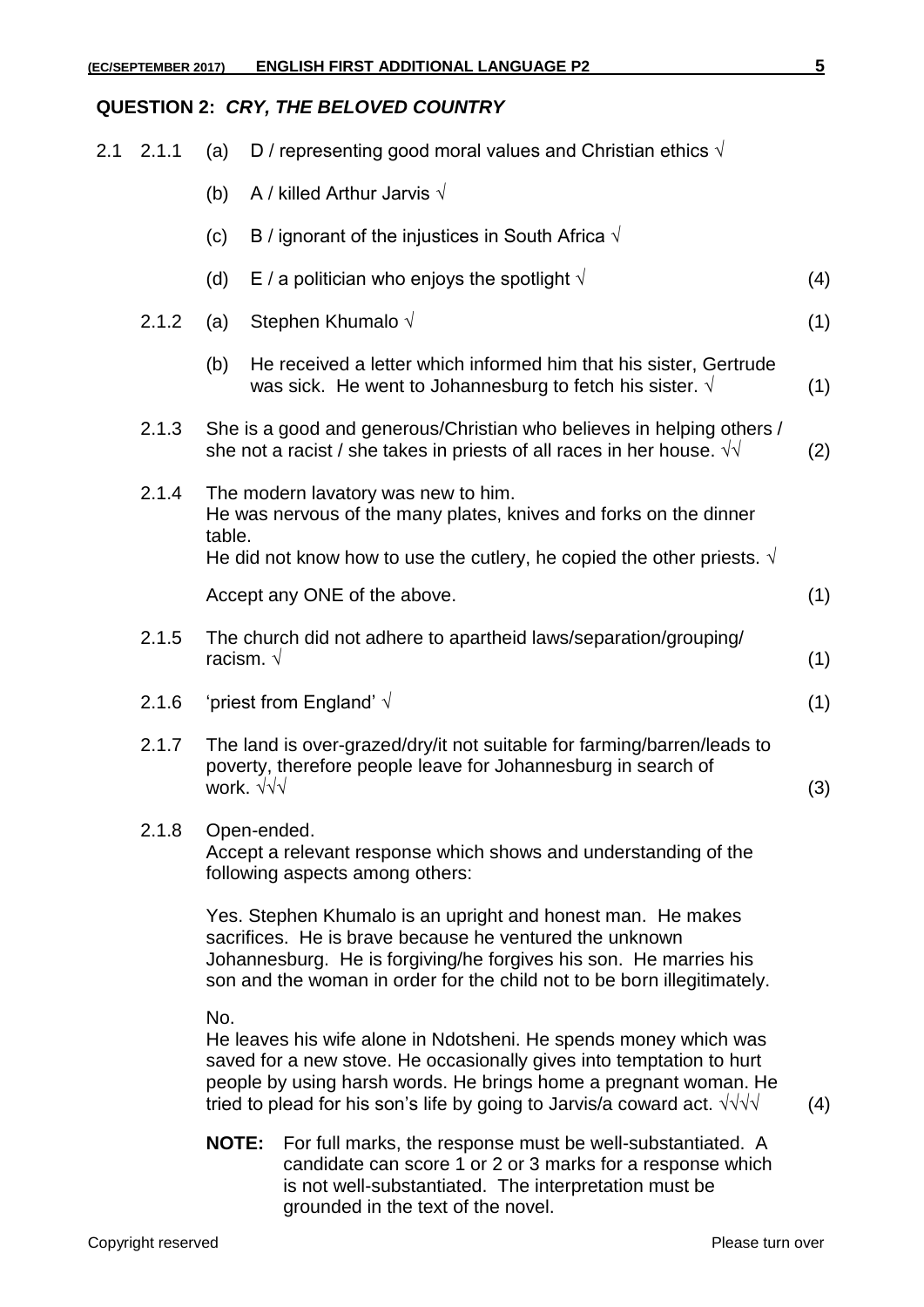| $2.2\,$ | 2.2.1 |               | C / squatter camp $\sqrt{ }$                                                                                                                                     |                                                                                                                                                                                                                                                                                                                                                              | (1)           |
|---------|-------|---------------|------------------------------------------------------------------------------------------------------------------------------------------------------------------|--------------------------------------------------------------------------------------------------------------------------------------------------------------------------------------------------------------------------------------------------------------------------------------------------------------------------------------------------------------|---------------|
|         | 2.2.2 | (a)           |                                                                                                                                                                  | They felt pity for the homeless people/too many people living in<br>one house therefore they started building houses for them. $\sqrt{ }$                                                                                                                                                                                                                    | (1)           |
|         |       | (b)           | and poles on illegal grounds. $\sqrt{v}$                                                                                                                         | People from other townships (Alexandra/Pimville / Sophiatown)<br>came in during the night and built houses using grass, sacks                                                                                                                                                                                                                                | (2)           |
|         |       | (c)           | There was a huge shortages of houses.<br>The houses were not properly built.<br>They houses did not protect them against the fierce<br>weather. $\sqrt{\sqrt{}}$ |                                                                                                                                                                                                                                                                                                                                                              | (3)           |
|         | 2.2.3 |               | <b>Stephen Khumalo</b>                                                                                                                                           | <b>John Khumlo</b>                                                                                                                                                                                                                                                                                                                                           |               |
|         |       | Strong morals | Quiet gentleman<br>Abiding faith in God                                                                                                                          | Womaniser<br>He was not an honourable<br>man/leaves his wife<br>Powerful black politician                                                                                                                                                                                                                                                                    | (4)           |
|         |       |               |                                                                                                                                                                  |                                                                                                                                                                                                                                                                                                                                                              |               |
|         | 2.2.4 |               | houses for us.' $\sqrt{ }$                                                                                                                                       | 'Men come, and machines come, and they start building rough                                                                                                                                                                                                                                                                                                  | (1)           |
|         | 2.2.5 |               | Injustice/racial tension.<br>of bad quality are built for these people. $\sqrt{v}$                                                                               | Black South Africans are allowed to own limited quantities of land.<br>The soil in Ndotsheni is exhausted by over-planting and over-grazing,<br>the land becomes sharp and hostile. For this reason, most young<br>people leave the villages to seek work in the cities. Overcrowding in<br>Johannesburg in the townships lead to crime and diseases. Houses | (3)           |
|         | 2.2.6 | Open-ended.   | following aspects among others:                                                                                                                                  | Accept a relevant response which shows and understanding of the                                                                                                                                                                                                                                                                                              |               |
|         |       | Yes.          | areas. Poverty drove them to Johannesburg. $\sqrt{v}$                                                                                                            | The population grew and there was not enough land for everyone to<br>make a living. People were looking for jobs elsewhere to use their<br>skills. They wanted to earn enough money to send home to the rural<br><b>OR</b>                                                                                                                                   |               |
|         |       | No.           | themselves and learn not to over-graze their lands.<br>difficult to adapt to city life. $\sqrt{v}$                                                               | People should not leave the rural areas. They should educate<br>People need to develop their resources to the best of their ability. It is                                                                                                                                                                                                                   |               |
|         |       | <b>NOTE:</b>  | in the text of the novel.                                                                                                                                        | For full marks, the response must be well-substantiated. A<br>candidate can score 1 or 2 marks for a response which is<br>not well-substantiated. The interpretation must be grounded                                                                                                                                                                        | (3)<br>$[35]$ |

**6 ENGLISH FIRST ADDITIONAL LANGUAGE P2 (EC/SEPTEMBER 2017)**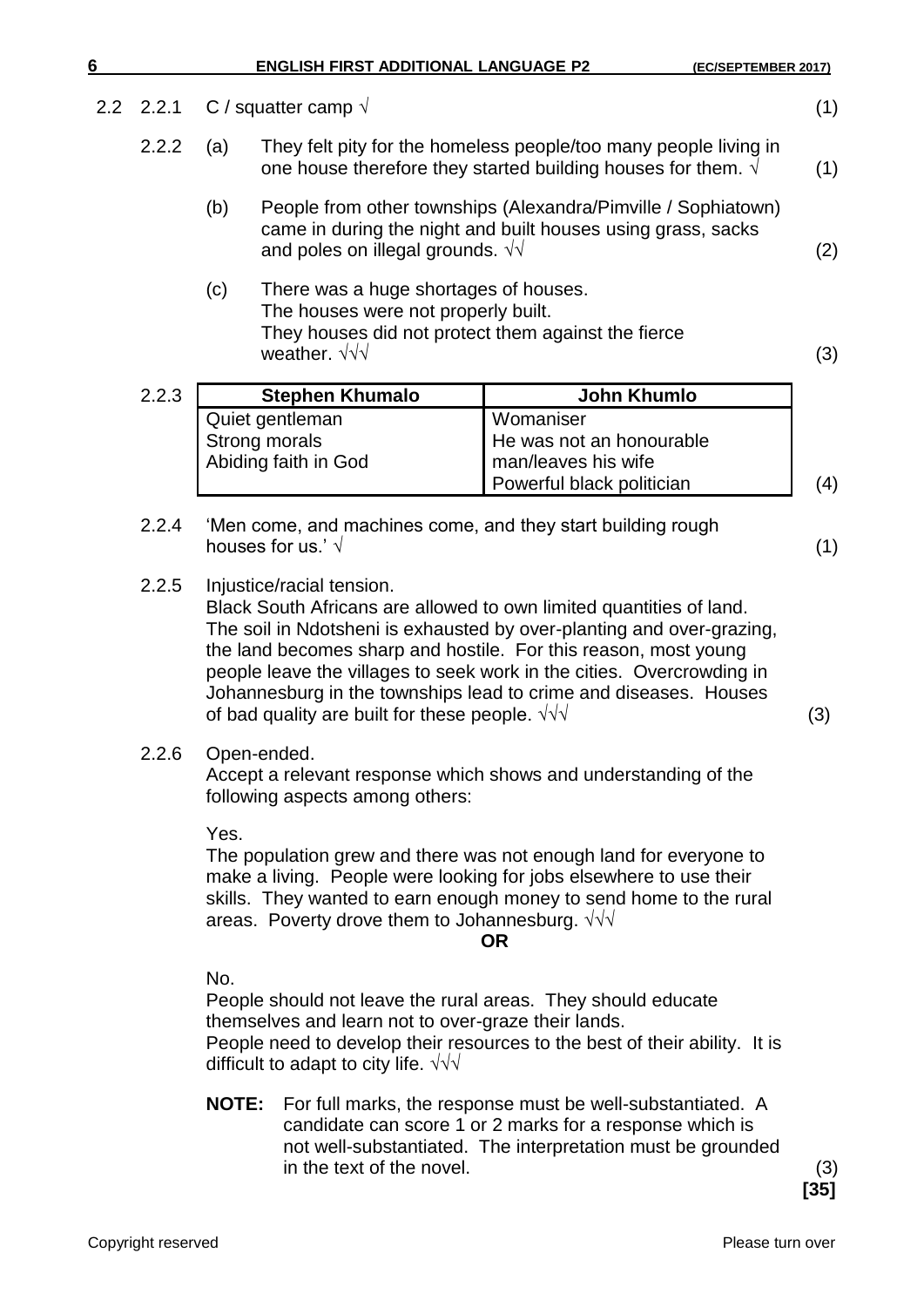#### **SECTION B: DRAMA**

#### **QUESTION 3:** *THE TRAGEDY OF MACBETH*

| 3.1 | 3.1.1 | (a) | E / challenges the witches to speak but is startled by their<br>predictions. $\sqrt{ }$                                                                                                                                                                                                                                                                                                                                                       |     |
|-----|-------|-----|-----------------------------------------------------------------------------------------------------------------------------------------------------------------------------------------------------------------------------------------------------------------------------------------------------------------------------------------------------------------------------------------------------------------------------------------------|-----|
|     |       | (b) | A / Thane of Fife $\sqrt{}$                                                                                                                                                                                                                                                                                                                                                                                                                   |     |
|     |       | (c) | D / brave, noble and honest $\sqrt{}$                                                                                                                                                                                                                                                                                                                                                                                                         |     |
|     |       | (d) | C / has better judgement than his father $\sqrt{ }$                                                                                                                                                                                                                                                                                                                                                                                           | (4) |
|     | 3.1.2 |     | They have choppy fingers $\sqrt{ }$ and skinny lips. $\sqrt{ }$                                                                                                                                                                                                                                                                                                                                                                               | (2) |
|     | 3.1.3 |     | Banquo will never become King. He is murdered by Macbeth. His<br>sons/descendants will become King of Scotland. $\sqrt{v}$                                                                                                                                                                                                                                                                                                                    | (2) |
|     | 3.1.4 |     | Macbeth is no longer noble. He kills the King. After their encounter<br>with the witches, Macbeth saw Banquo as a threat/obstacle to be King<br>of Scotland. In the end Banquo is also killed. $\sqrt{v}$                                                                                                                                                                                                                                     | (2) |
|     | 3.1.5 |     | Banquo was stunned/shocked because he realises that the witches'<br>first prediction comes true. $\sqrt{v}$                                                                                                                                                                                                                                                                                                                                   | (2) |
|     | 3.1.6 |     | The witches appear to be women, yet they have male features as well.<br>Macbeth is reflecting on the weird meeting with the witches and their<br>prophecies, which seem to have been fanatical, yet true. The<br>'borrowed clothes' in which Ross dresses Macbeth when he tells him<br>he is the new Thane of Cawdor hide a person's true personality – there<br>is a difference between the outer appearance and the inner truth. $\sqrt{v}$ | (3) |

#### 3.1.7 Open-ended.

Accept a relevant response which shows and understanding of the following aspects among others:

No.

The witches' knowledge of future events clearly indicates that they have supernatural powers, and they also clearly enjoy using those powers to cause chaos and confusion among mankind. But it is important to realise that the witches never force anyone to do anything. Instead, they tell half-truths to trap people into giving into their own dark desires. The witches do not have the power to kill or murder anyone.

Yes. The witches can be blamed for their prophecies. Macbeth did not consult them for a reading of his future. They approached him and created greed and obsession in him. Unnecessary murders took place and Scotland was brought to its knees. √√√

**NOTE:** For full marks, the response must be well-substantiated. A candidate can score 1 or 2 marks for a response which is not well-substantiated. The interpretation must be grounded in the text of the novel. (3)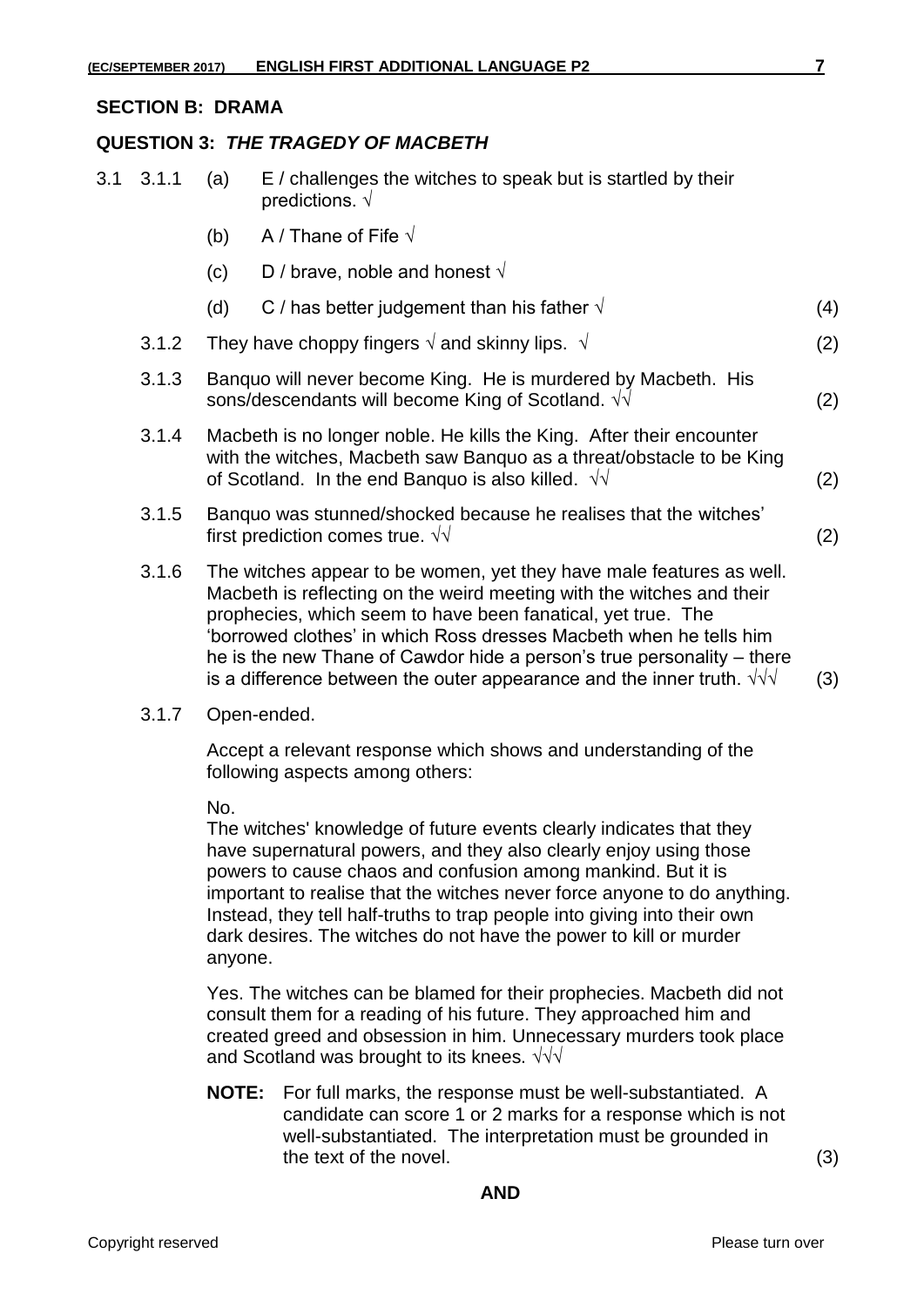| 8   |       | <b>ENGLISH FIRST ADDITIONAL LANGUAGE P2</b><br>(EC/SEPTEMBER 2017)                                                                                                                                                                                                                                                                                                                                          |     |
|-----|-------|-------------------------------------------------------------------------------------------------------------------------------------------------------------------------------------------------------------------------------------------------------------------------------------------------------------------------------------------------------------------------------------------------------------|-----|
| 3.2 | 3.2.1 | The three witches $\sqrt{ }$                                                                                                                                                                                                                                                                                                                                                                                | (1) |
|     | 3.2.2 | Lady Macbeth should have a very determined tone. $\sqrt{ }$                                                                                                                                                                                                                                                                                                                                                 | (1) |
|     | 3.2.3 | Banquo is suspicious of Macbeth. He has more reasons to as he was<br>present when the witches predicted Macbeth's future.<br>Banquo claims to be an honourable and principled man but does not<br>take a stand against Macbeth like Macduff does. $\sqrt{v}$                                                                                                                                                | (2) |
|     | 3.2.4 | Soliloquy $\sqrt$<br>(c)                                                                                                                                                                                                                                                                                                                                                                                    | (1) |
|     | 3.2.5 | Macbeth and Lady Macbeth were about to enter as King and Queen/<br>Macbeth and Lady Macbeth were just crowned as King and Queen. $\sqrt{ }$                                                                                                                                                                                                                                                                 | (1) |
|     | 3.2.6 | Macbeth and Banquo are both ambitious.<br>Unlike Macbeth, Banquo resist putting selfish ambition above his<br>honour for his country (Scotland). $\sqrt{v}$                                                                                                                                                                                                                                                 | (2) |
|     | 3.2.7 | The 'bloody cousins' are Malcolm and Donalbain, the sons of King                                                                                                                                                                                                                                                                                                                                            |     |
|     |       | Duncan.<br>After the King was murdered they fled in fear of their lives. Macbeth<br>blames them for murdering their father, the King. $\sqrt{v}$                                                                                                                                                                                                                                                            | (3) |
|     | 3.2.8 | These visions and hallucinations are figments of his guilty imagination.<br>Macbeth has seen or heard strange things like the floating dagger/the<br>blood / the voice that says he is murdering sleep and Banquo's ghost.<br>Macbeth is not only at war with others, but with himself as well. $\sqrt{v}$                                                                                                  | (2) |
|     | 3.2.9 | Open-ended.                                                                                                                                                                                                                                                                                                                                                                                                 |     |
|     |       | Accept a relevant response which shows and understanding of the<br>following aspects among others:                                                                                                                                                                                                                                                                                                          |     |
|     |       | Yes.<br>The drama is still relevant today because there are still people like<br>Macbeth. Macbeth did not wait for the predictions of the witches to<br>come naturally. He became greedy when the first prediction came<br>true. He became dishonest and killed innocent people to achieve what<br>he wanted. Status made him disloyal to his counterparts and friends.<br>He became an undeserving leader. |     |
|     |       | No.<br>The drama is not relevant today because people are more educated/<br>enlightened today and do not adhere to predictions of the witches.<br>Hierarchy in royalty is followed honourably. They do not use swords<br>anymore. $\sqrt{\sqrt{}}\sqrt{}$                                                                                                                                                   |     |

**NOTE:** For full marks, the response must be well-substantiated. A candidate can score 1 or 2 or 3 marks for a response which is not well-substantiated. The interpretation must be grounded in the text of the novel. (4)

**[35]**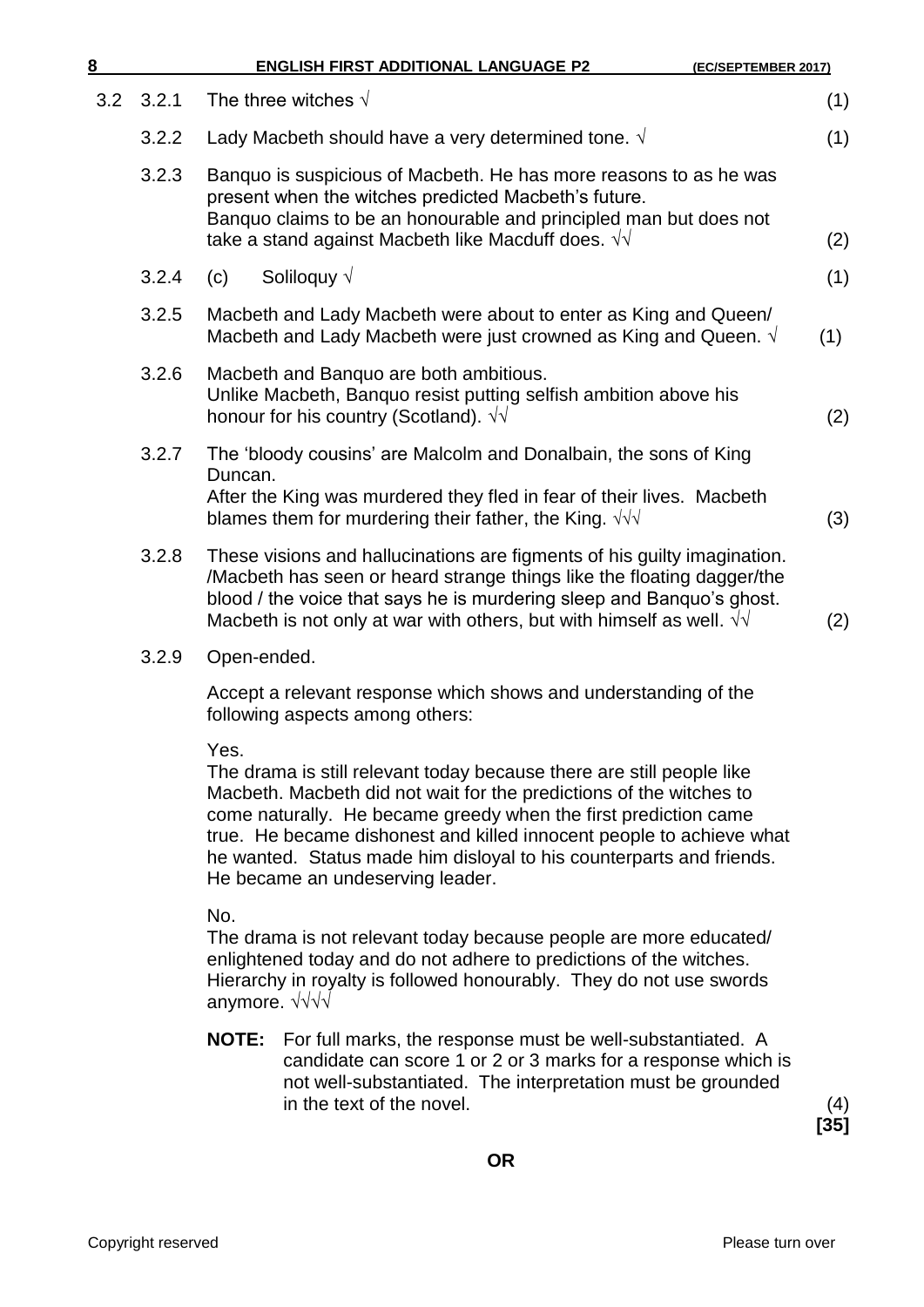### **QUESTION 4:** *MY CHILDREN, MY AFRICA*

| 4.1 | 4.1.1 | (a)<br>(b)<br>(c)<br>(d)                                                                                                                                           | B / a semi-desert plateau in South Africa $\sqrt{ }$<br>D / a township on the outskirts of a town $\sqrt{ }$<br>E / a Chinese philosopher $\sqrt{ }$<br>A / a religious movement $\sqrt{}$                                                                                                                                                        | (4) |  |
|-----|-------|--------------------------------------------------------------------------------------------------------------------------------------------------------------------|---------------------------------------------------------------------------------------------------------------------------------------------------------------------------------------------------------------------------------------------------------------------------------------------------------------------------------------------------|-----|--|
|     | 4.1.2 |                                                                                                                                                                    | Isabel regards her life at school as the happiest years. $\sqrt{ }$                                                                                                                                                                                                                                                                               | (1) |  |
|     | 4.1.3 | Isabel needs to walk around the desk. Pointing to the names on the<br>desk. Frowning because she finds it difficult to pronounce the<br>name(s). $\sqrt{\sqrt{ }}$ |                                                                                                                                                                                                                                                                                                                                                   |     |  |
|     | 4.1.4 |                                                                                                                                                                    | Tense/nervous/anxious/frustration $\sqrt{ }$                                                                                                                                                                                                                                                                                                      | (1) |  |
|     | 4.1.5 |                                                                                                                                                                    | They are both in the same grade.<br>They regard each other as equal.<br>They are both intelligent.<br>Isabel knows what she wants to do after school because of her<br>advantaged situation.<br>Thami is uncertain of his future due to his disadvantaged situation.<br>Thami comes from a poor black family. Isabel's family is rich. $\sqrt{v}$ |     |  |
|     |       |                                                                                                                                                                    | <b>NOTE:</b> TWO differences and TWO similarities MUST be mentioned.                                                                                                                                                                                                                                                                              | (4) |  |
|     | 4.1.6 |                                                                                                                                                                    | Learners/students of affluent schools are normally well-prepared for<br>debates because they have resources. They get well-prepared for after<br>school (career orientated). They are ignorant of the situations at the<br>previously disadvantaged schools. $\sqrt{v}$                                                                           | (2) |  |
|     | 4.1.7 | Open-ended.                                                                                                                                                        |                                                                                                                                                                                                                                                                                                                                                   |     |  |
|     |       |                                                                                                                                                                    | Accept a relevant response which shows and understanding of the<br>following aspects among others:                                                                                                                                                                                                                                                |     |  |
|     |       | Yes.<br>education.                                                                                                                                                 | Thami is also one of the deprived learners is eligible for better<br>education. The education was inferior at the time. The protest was<br>predominantly against Afrikaans. Thami and his peers deserved equal                                                                                                                                    |     |  |
|     |       | No.                                                                                                                                                                | It was dangerous for him to take part in the protest. It is not necessary<br>for protests. The problem can be solved peacefully through<br>negotiations. $\sqrt{\sqrt{}}$                                                                                                                                                                         |     |  |
|     |       |                                                                                                                                                                    | <b>NOTE:</b> For full marks, the response must be well-substantiated. A<br>candidate can score 1 or 2 or 3 marks for a response which is                                                                                                                                                                                                          |     |  |

not well-substantiated. The interpretation must be grounded

in the text of the novel. (4)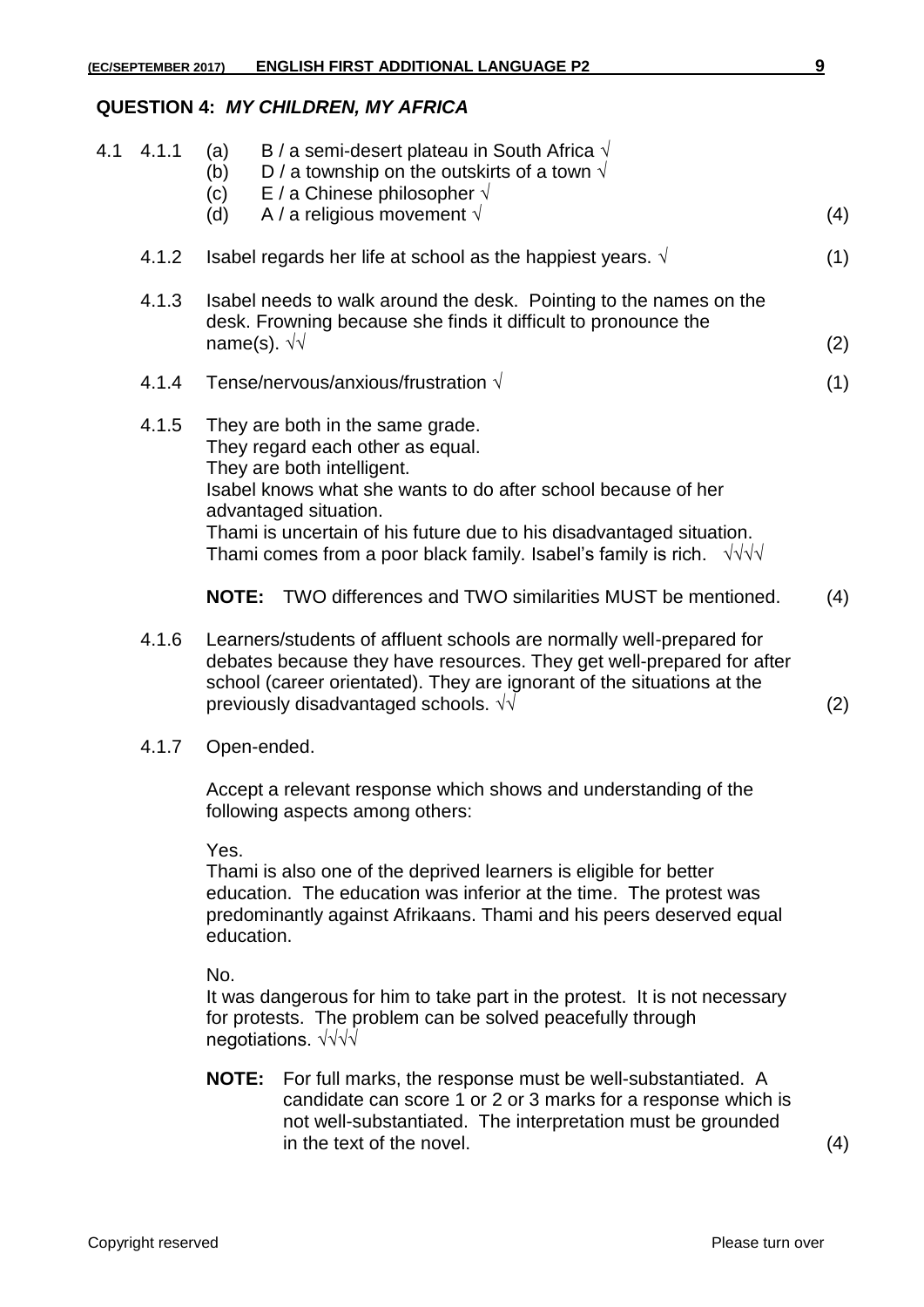| 10 |               |                     | <b>ENGLISH FIRST ADDITIONAL LANGUAGE P2</b>                                                                                                                                                                                                                                                                                                                                                                                                                  | (EC/SEPTEMBER 2017) |     |
|----|---------------|---------------------|--------------------------------------------------------------------------------------------------------------------------------------------------------------------------------------------------------------------------------------------------------------------------------------------------------------------------------------------------------------------------------------------------------------------------------------------------------------|---------------------|-----|
|    | $4.2$ $4.2.1$ | (a)                 | The protestors/comrades of boycotts and stay-aways. $\sqrt{ }$                                                                                                                                                                                                                                                                                                                                                                                               |                     | (1) |
|    |               | (b)                 | Isabel is angry/troubled/confused/sad.<br>She does not want to let the change interfere. $\sqrt{ }$                                                                                                                                                                                                                                                                                                                                                          |                     | (1) |
|    | 4.2.2         |                     | All the protestors/comrades disapprove contact with white people.<br>Thami could be killed/tortured if he is caught visiting Isabel. $\sqrt{v}$                                                                                                                                                                                                                                                                                                              |                     | (2) |
|    | 4.2.3         | B / Traitor $\sqrt$ |                                                                                                                                                                                                                                                                                                                                                                                                                                                              |                     | (1) |
|    | 4.2.4         |                     | Thami was angry/aggravated with Isabel because she did not<br>understand what he was trying to say. $\sqrt{ }$                                                                                                                                                                                                                                                                                                                                               |                     | (1) |
|    | 4.2.5         | (a)                 | Mr M is Thami's teacher and helps Thami and Isabel prepare for<br>the poetry quiz/competition. $\sqrt{v}$                                                                                                                                                                                                                                                                                                                                                    |                     | (2) |
|    |               | (b)                 | Mr M is shocked at what he heard from Thami. He is angry and<br>disappointed. $\sqrt{v}$                                                                                                                                                                                                                                                                                                                                                                     |                     | (2) |
|    | 4.2.6         |                     | Racism / Separation<br>Thami is a black boy and is not allowed to visit in the white area during<br>the apartheid era. It was unlikely for Whites and Blacks to be friends.<br>Thami would have been seen as a traitor if he frequents the white area.<br>Isabel was ignorant of the situation in the black schools. Her life was<br>also in danger in the township school. $\sqrt{v}$                                                                       |                     | (3) |
|    | 4.2.7         |                     | Open-ended.                                                                                                                                                                                                                                                                                                                                                                                                                                                  |                     |     |
|    |               |                     | Accept a relevant response which shows and understanding of the<br>following aspects among others:                                                                                                                                                                                                                                                                                                                                                           |                     |     |
|    |               | Yes.                | The drama is still relevant today because like the students are<br>protesting, because of inadequate education. Affluent schools, similar<br>to the one Isabel attends, are still above township schools in terms of<br>resources and education. Teachers, like Mr M, still encourages racial<br>interaction, as well as twinning schools.<br>Just like Mr M was killed, teachers today also sacrifice their lives due to<br>violence in schools.            |                     |     |
|    |               |                     | <b>OR</b>                                                                                                                                                                                                                                                                                                                                                                                                                                                    |                     |     |
|    |               | No.                 | The drama is not relevant today because education in the South<br>African schools has improved and Afrikaans is not a compulsory<br>medium of instruction anymore. Thami was forced to stay in a separate<br>township, not like Isabel. Today people can choose to live in any<br>suburb or township. Previously disadvantaged school get supplied my<br>excellent resource equipment from the Department of Education and<br>other stakeholders. $\sqrt{v}$ |                     |     |
|    |               | <b>NOTE:</b>        | For full marks, the response must be well-substantiated. A<br>candidate can score 1 or 2 or 3 marks for a response which is<br>not well-substantiated. The interpretation must be grounded<br>in the text of the novel.                                                                                                                                                                                                                                      |                     | (4) |

**[35]**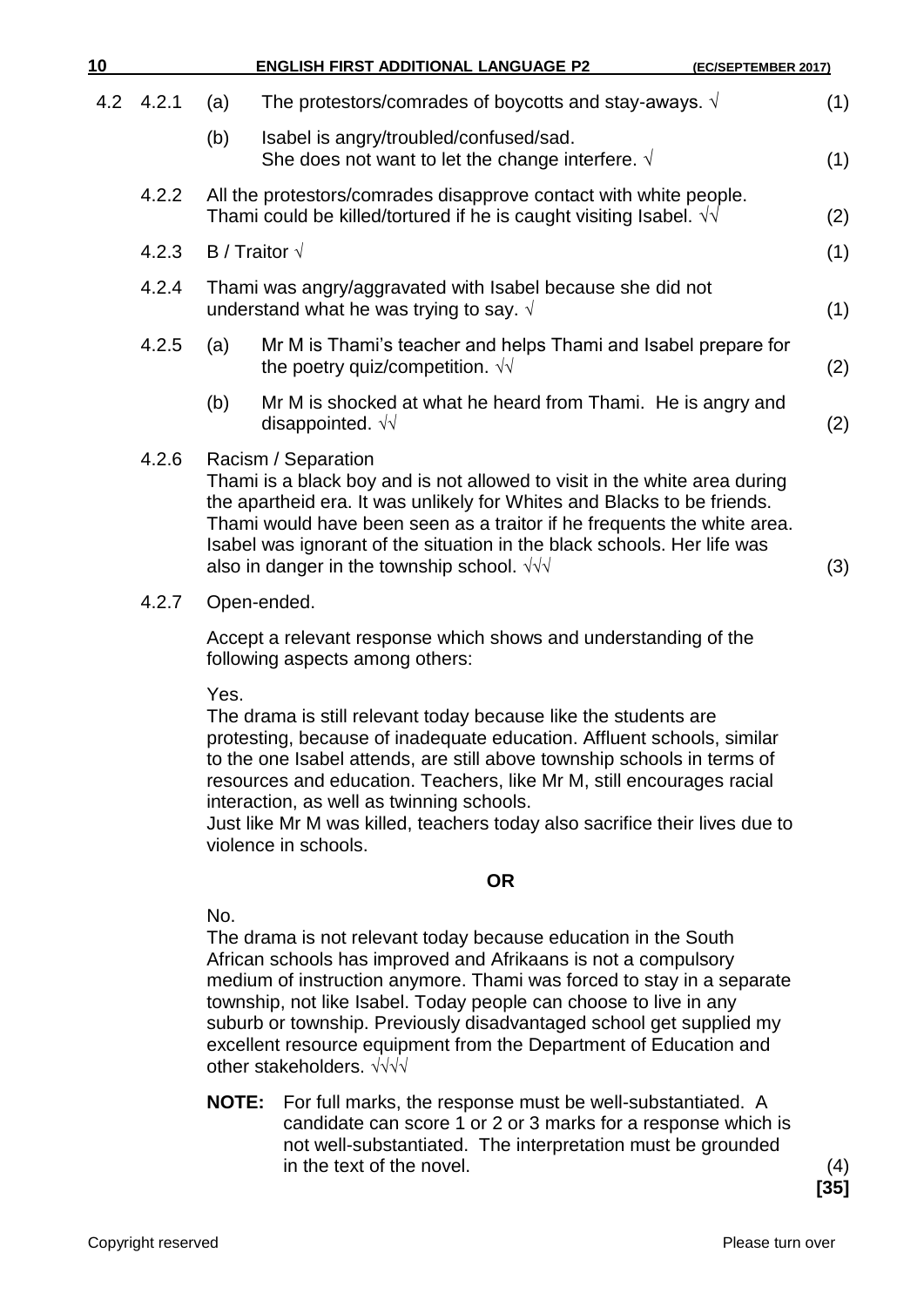#### **SECTION C: SHORT STORIES**

#### **QUESTION 5**

#### *THE DOLL'S HOUSE*

| 5.1 | 5.1.1 | (a)<br>(b)<br>(c)<br>(d) | D / She gives the Burnell girls a doll house. $\sqrt{ }$<br>A / Her age gives her better privileges than her sisters. $\sqrt{ }$<br>B / She has no respect for the less fortunate. $\sqrt{ }$<br>C / She always holds her sister's skirt. $\sqrt{ }$                                                                                                                                                                                                                                                                                                                                  | (4)               |
|-----|-------|--------------------------|---------------------------------------------------------------------------------------------------------------------------------------------------------------------------------------------------------------------------------------------------------------------------------------------------------------------------------------------------------------------------------------------------------------------------------------------------------------------------------------------------------------------------------------------------------------------------------------|-------------------|
|     | 5.1.2 | (a)<br>(b)<br>(c)        | 'l' refers to Isabel. $\sqrt{ }$<br>She is the eldest of the three sisters/authority $\sqrt{ }$<br>They might feel insecure/less important OR admiration $\sqrt{ }$                                                                                                                                                                                                                                                                                                                                                                                                                   | (1)<br>(1)<br>(1) |
|     | 5.1.3 |                          | It portrays the consciousness of their economic status.<br>Their focus is on materialistic possessions. They are snobs / They<br>think they are better than the rest of the people. $\sqrt{v}$                                                                                                                                                                                                                                                                                                                                                                                        | (3)               |
|     | 5.1.4 |                          | They are both the youngest.<br>They have limited say in things/decisions because of their age and<br>social circumstances respectively.<br>They are both attracted to the lamp which symbolises hope for them in<br>different ways. $\sqrt{v}$                                                                                                                                                                                                                                                                                                                                        | (2)               |
|     | 5.1.5 |                          | The doll house smelled horrible because it was newly painted. $\sqrt{ }$                                                                                                                                                                                                                                                                                                                                                                                                                                                                                                              | (1)               |
|     | 5.1.6 |                          | The Burnell family, with the exception of Kezia, consider themselves<br>better/above others.<br>When the Burnell children receive the doll house, they were given<br>permission to invite friends to view it, but not the Kelveys.<br>Kezia does not get her mother's permission to invite the Kelveys<br>because of their lower class status.<br>Ms Kelvey is a working class woman/cleans the homes of well-off<br>people, and Mr Kelvey is in jail.<br>The Kelveys are poor. Mrs Kelvey collects pieces old clothes from<br>people she works for to make dresses for her children. | (2)               |
|     | 5.1.7 |                          | Open-ended.<br>Accept a relevant response which shows and understanding of the<br>following aspects among others:                                                                                                                                                                                                                                                                                                                                                                                                                                                                     |                   |
|     |       | Yes.                     | Kezia is innocent, she ignores the instructions of her mother and<br>invited the poor girls to see the doll house. She is gentler/kinder and<br>more sensitive than her sister/friends. She takes risks for the benefit of                                                                                                                                                                                                                                                                                                                                                            |                   |

#### **OR**

No.

the poor girls. √√√

Kezia tries to turn the focus of attention to herself. She wants to experience authority and popularity like her sister, even if it is from those who are not accepted in their social circles. She is disobedient. She ignores the instructions of her mother.  $\sqrt{v}$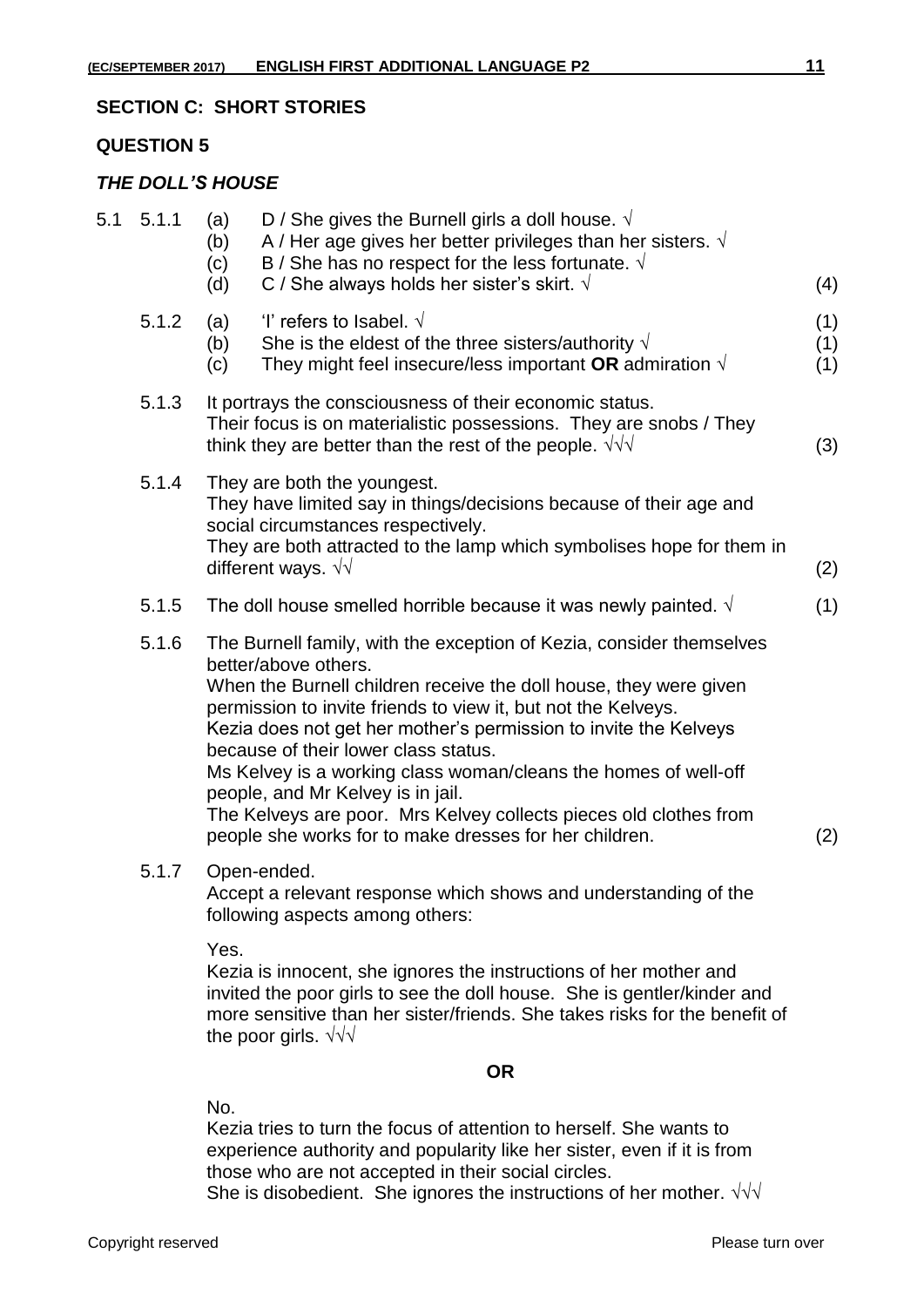**NOTE:** For full marks, the response must be well-substantiated. A candidate can score 1 or 2 marks for a response which is not well-substantiated. The interpretation must be grounded in the text of the novel. (3)

#### **AND**

## *A CHIP OF GLASS RUBY*

| 5.2 5.2.1 | Three Bedrooms $\sqrt{ }$<br>(a)<br>Eleven people $\sqrt{}$<br>(b)<br>It symbolises the economic status of the non-white people who<br>(c)                                                                                                                                                                           | (1)<br>(1) |
|-----------|----------------------------------------------------------------------------------------------------------------------------------------------------------------------------------------------------------------------------------------------------------------------------------------------------------------------|------------|
|           | lived under poor/disadvantage conditions. $\sqrt{ }$                                                                                                                                                                                                                                                                 | (1)        |
| 5.2.2     | Mrs Bamjee assisted political activists during the struggle.<br>She used the duplicating machine to assist in distributing pamphlets.<br>She brought in activists and helped them more and more which lead to<br>her arrest. $\sqrt{v}$                                                                              | (3)        |
| 5.2.3     | D / Girlie $\sqrt$                                                                                                                                                                                                                                                                                                   | (1)        |
| 5.2.4     | Mrs Bamjee is radical/kind/dutiful/caring/political activist/considerate/<br>woman of integrity. $\sqrt{v}$                                                                                                                                                                                                          | (2)        |
| 5.2.5     | LITERAL: A chip of glass ruby refers to the jewellery that Indian women<br>wear in their nose.<br>This highlights the Indian traditional way of life.<br>FIGURATIVE: Mrs Bamjee can be referred to as a chip of glass ruby.<br>She is delicate and she is precious. $\sqrt{v}$                                       | (2)        |
| 5.2.6     | He changes from being apolitical to one of understanding and<br>appreciation of what his wife is doing. His wife remembers his birthday.<br>He becomes appreciative; he brings her flowers to prison. $\sqrt{d}$                                                                                                     | (3)        |
| 5.2.7     | Open-ended.<br>Accept a relevant response which shows and understanding of the<br>following aspects among others:                                                                                                                                                                                                    |            |
|           | Yes. The reader has sympathy for Mr Bamjee who has been left with<br>the household responsibilities of a woman. The children are left<br>stranded without a mother. Jimmy and Girlie are left outside the prison<br>for hours only to be informed that Mrs Bamjee had been moved to<br>another prison.               |            |
|           | No. Mr Bamjee could have supported his wife instead of distancing<br>himself from her activities. The children were irresponsible to spend<br>time outside the prison for such a long time. They were too young to be<br>involved in politics. (They shared the same political views as their<br>mother.) $\sqrt{v}$ |            |
|           | $\mathbf{M} \cap \mathbf{T} \mathbf{F}$ , $\mathbf{F}$ and $\mathbf{f}$ , $\mathbf{H}$ and $\mathbf{F}$                                                                                                                                                                                                              |            |

**NOTE:** For full marks, the response must be well-substantiated. A candidate can score 1 or 2 or 3 marks for a response which is not well-substantiated. The interpretation must be grounded in the text of the novel. (4)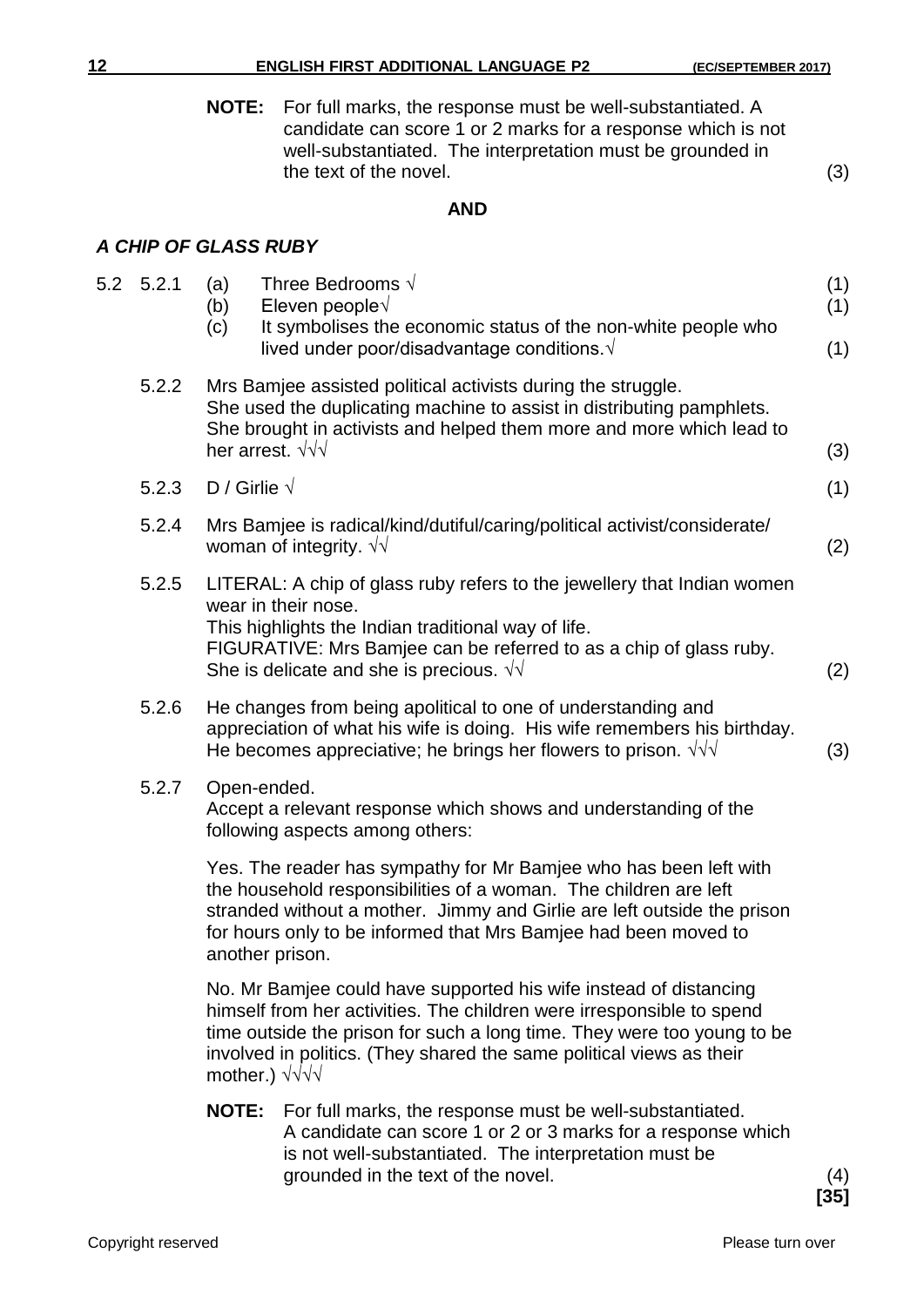#### **QUESTION 6**

### 6.1 **STILL I RISE by MAYA ANGELOU**

| 6.1.1 | (a)                                                                                                                                                                                                                                      | B / lyric $\sqrt$                                                                                                                                                                                                  | (1) |
|-------|------------------------------------------------------------------------------------------------------------------------------------------------------------------------------------------------------------------------------------------|--------------------------------------------------------------------------------------------------------------------------------------------------------------------------------------------------------------------|-----|
|       | (b)                                                                                                                                                                                                                                      | 'You' refers to the oppressors. $\sqrt{ }$                                                                                                                                                                         | (1) |
|       | (c)                                                                                                                                                                                                                                      | Simile $\sqrt{}$                                                                                                                                                                                                   | (1) |
|       | (d)                                                                                                                                                                                                                                      | The poet is adamant not to be pushed into dirt/gutters any longer.<br>They will challenge their oppressors and they will raise their<br>heads. $\sqrt{\sqrt{}}$                                                    | (2) |
| 6.1.2 |                                                                                                                                                                                                                                          | She is confident/strong personality. $\sqrt{v}$                                                                                                                                                                    |     |
| 6.1.3 | (a)                                                                                                                                                                                                                                      | Confidence/determination $\sqrt{}$                                                                                                                                                                                 | (1) |
|       | (b)                                                                                                                                                                                                                                      | She compares herself to the sun and the moon. She raises<br>herself emotionally to stay strong, just as the sun and the moon<br>rise everyday no matter what. √                                                    | (2) |
| 6.1.4 |                                                                                                                                                                                                                                          | The repetition signifies how victorious and triumphant she is. $\sqrt{v}$                                                                                                                                          |     |
| 6.1.5 | The message that the poet wants to bring home to the readers is her<br>strength to strike back against the discrimination of races and gender.<br>This offers hope and courage for others who suffer from the same<br>ordeal. $\sqrt{v}$ |                                                                                                                                                                                                                    |     |
| 6.1.6 |                                                                                                                                                                                                                                          | Open-ended.<br>Accept a relevant response which shows and understanding of the<br>following aspects among others:                                                                                                  |     |
|       |                                                                                                                                                                                                                                          | She wanted her voice to be heard for the unheard/voiceless/<br>degraded/oppressed.<br>She is fighting and resenting racism. $\sqrt{v}$                                                                             |     |
|       | <b>NOTE:</b>                                                                                                                                                                                                                             | For full marks, the response must be well-substantiated. A<br>candidate can score 1 or 2 marks for a response which is not<br>well-substantiated. The interpretation must be grounded in<br>the text of the novel. | (3) |

**AND**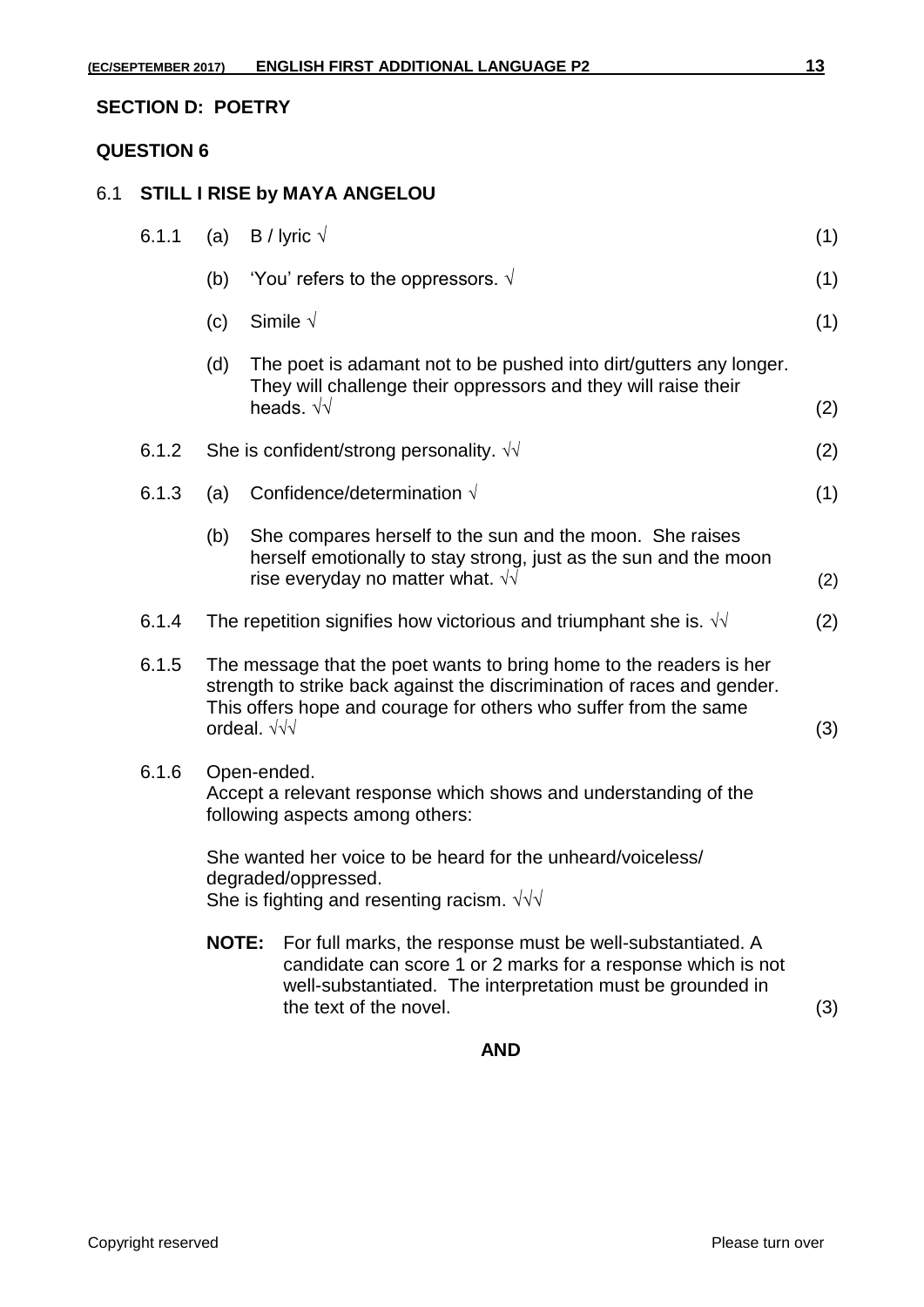## **SONNET 18 by WILLIAM SHAKESPEARE**

| 6.2 | 6.2.1 | (a) | Shakespearian/English/Elizabethan/Miltonic Sonnet<br><b>OR</b>                                                                                                                                                                                     |     |
|-----|-------|-----|----------------------------------------------------------------------------------------------------------------------------------------------------------------------------------------------------------------------------------------------------|-----|
|     |       |     | Italian/Petrarchan/Miltonic Sonnet √                                                                                                                                                                                                               | (1) |
|     |       | (b) | It is divided into three groups of four line/quatrains.<br>The rhyme scheme abab cdcd efef and end with rhyming<br>couplet gg.                                                                                                                     |     |
|     |       |     | <b>OR</b>                                                                                                                                                                                                                                          |     |
|     |       |     | The first eight (8) lines/octave make a statement.<br>The word 'but' introduces the sestet.<br>It suggests a shift in the argument. $\sqrt{v}$                                                                                                     | (2) |
|     | 6.2.2 | (a) | Personification. $\sqrt{ }$                                                                                                                                                                                                                        | (1) |
|     |       | (b) | The wind is portrayed as having human qualities.<br>It is violent toward the delicate buds. $\sqrt{v}$                                                                                                                                             | (2) |
|     | 6.2.3 |     | Sometimes the sun is too hot and other times it is hidden, perhaps<br>by the clouds.<br>He calls the sun the 'eye of heaven' and gives it a complexion<br>which generally refers to the skin of the face. $\sqrt{v}$                               | (2) |
|     | 6.2.4 |     | A / everlasting $\sqrt{}$                                                                                                                                                                                                                          | (1) |
|     | 6.2.5 | (a) | The poet believes that his lover's beauty is eternal/<br>immortal. $\sqrt{}$                                                                                                                                                                       | (1) |
|     |       | (b) | Death will not be able to brag about its power because it will<br>be powerless.<br>Coming near to death is compared to someone who walks in<br>the shadow of someone else. $\sqrt{v}$                                                              | (2) |
|     | 6.2.6 |     | In the couplet the poet refers to the victory over death.<br>He says that even if the poet and his lover must die, they will<br>remain alive in the hearts of those who read the poem. $\sqrt{v}$                                                  | (2) |
|     | 6.2.7 |     | Open-ended.<br>Accept a relevant response which shows and understanding of the<br>following aspects among others:                                                                                                                                  |     |
|     |       |     | The poem is unrealistic.<br>Her beauty cannot literally last forever because she is not immortal.<br>The poet is exaggerating, no one is eternal. The lasting beauty is<br>implied in the memory of the poet. She died a long time ago. $\sqrt{v}$ |     |